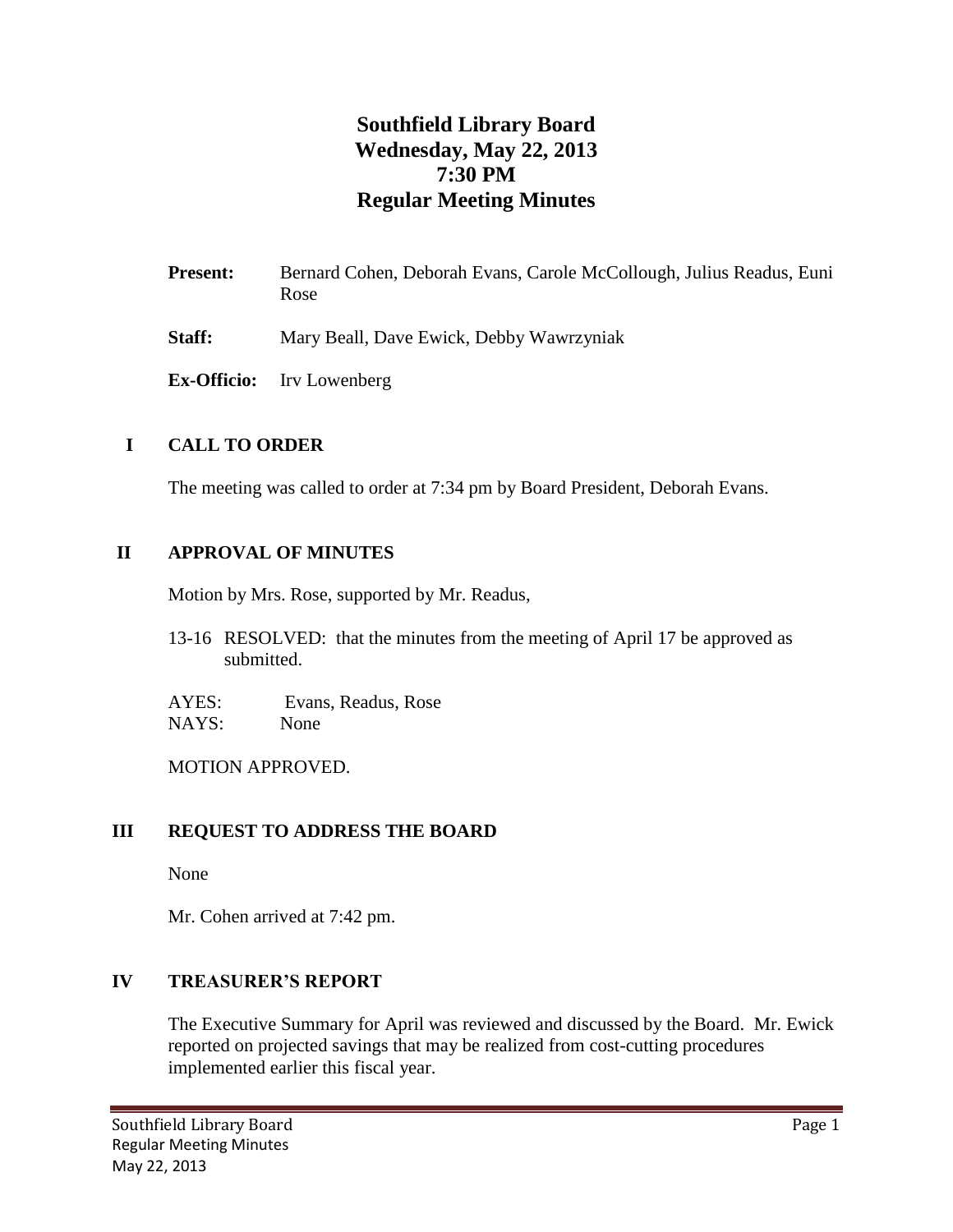Motion by Mr. Cohen, supported by Mrs. Rose,

13-17 RESOLVED: that the Executive Summary for April 2013 be accepted as submitted.

AYES: Cohen, Evans, Readus Rose NAYS: None

MOTION APPROVED.

Irv Lowenberg arrived at 7:58 pm.

### **V REPORTS**

- A. Junior Library Board: Mr. Ewick showed the Jr. Library Board's latest book trailer to the Library Board. The trailer for "When Zachery Beaver Came to Town" is available on YouTube.
- B. Deputy City Librarian
	- **1. Staff Update**: Ms. Beall reported that staff have completed Librarian-in-Charge cross-training. Additionally, Friday schedules for the summer have been set.

### **2 Building Update**:

- Ms. Beall reported that the annual roof inspection has been completed.
- The public restroom cleaning schedule was reviewed.
- The current Behavior Policy lists the  $2<sup>nd</sup>$  floor Observation Deck as a location where food is permitted. Ms. Beall asked that the Board consider eliminating this provision to help staff maintain all of the outdoor areas in clean and sanitary condition.

Motion by Mrs. Rose, supported by Mr. Readus,

13-18 RESOLVED: that the Library's current Behavior Policy be amended so that food is no longer permitted on the  $2<sup>nd</sup>$  floor Observation Deck.

AYES: Cohen, Evans, Readus, Rose NAYS: None

MOTION APPROVED.

As requested by the Board Ms. Beall presented a proposed Library Building Sinking Fund which was reviewed by the Board.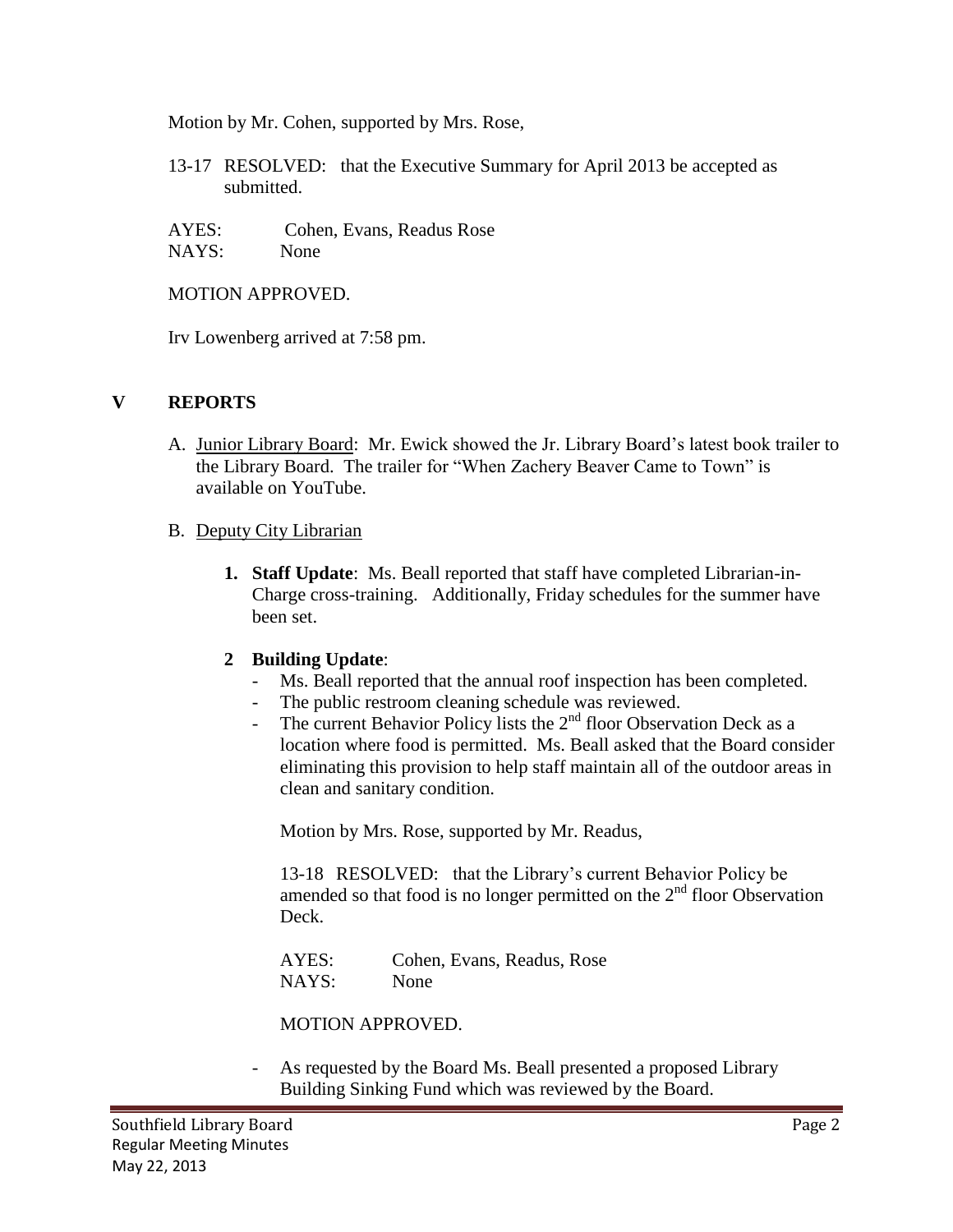Carole McCollough arrived at 8:27 pm.

# **VI OLD BUSINESS**

A. Café Update Correspondence from CanStrong's legal representative indicates their intention to be out of the space by May 31, 2013.

The Board instructed Mr. Ewick to have the City's Legal department continue to oversee the removal of CanStrong from the space as well as the recovery of monies owed.

Motion by Mrs. Rose, supported by Mr. Readus,

13-19 RESOLVED: that the Library Board authorizes City Librarian, David Ewick, to work with the City's Legal Department toward full recovery of both the cafe premises and funds owed by the Southfield Eatery including any necessary litigation.

> AYES: Cohen, McCollough, Readus Rose NAYS: Evans

MOTION APPROVED.

B. Revenue Update: Mr. Ewick reported that Ms. Gogola has been working on this project and has submitted a report on her efforts to date.

# **VII NEW BUSINESS**

The meeting in June will include the annual election of officers. Dr. McCollough was selected to prepare the slate for consideration.

# **VIII ALL OTHER BUSINESS**

- A. Programming: Upcoming programs, including the Genealogy Lock-In on Thursday, June 20, 2013 were reviewed.
- B. Correspondence and Articles: Letters, including an update report from Unique Management were reviewed.
- C. Other: Mr. Ewick reported on the 1<sup>st</sup> annual Celebrity Reader Tea and the Inside Out project.